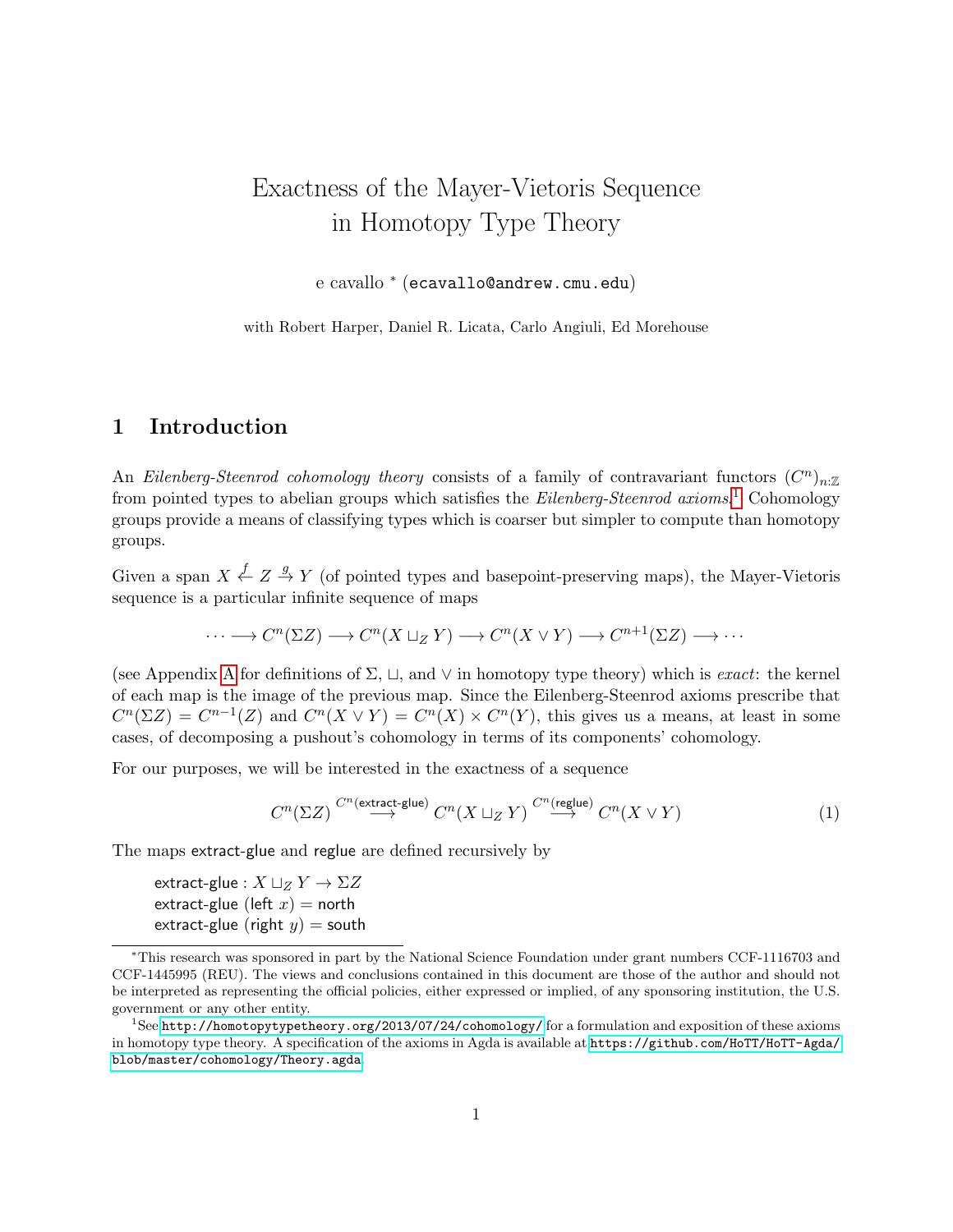ap extract-glue (glue  $z$ ) = merid  $z$ reglue :  $X \vee Y \rightarrow X \sqcup_Z Y$ reglue (winl  $x$ ) = left x reglue (winr  $y$ ) = right y ap reglue wglue  $=$  ap left  ${p_f}^{-1}\cdot$ glue  $z_0$   $\cdot'$  ap right  $p_g$ 

where  $p_f : fz_0 = x_0$  and  $p_g : gz_0 = y_0$  are the proofs that f and g preserve basepoint. (Here  $\cdot$ is composition defined by induction on the left argument, and  $\cdot'$  composition by induction on the right. This particular choice is not necessary, but it is convenient.)

The exactness of this sequence can be proven by way of the *Exactness axiom*:

**Axiom 1** (Exactness). Let pointed types X, Y and a (basepoint-preserving) map  $f: X \rightarrow Y$  be given. Then the sequence  $C^n(\mathsf{Cof}(f)) \stackrel{C^n(\mathsf{cfcod})}{\longrightarrow} C^n(Y) \stackrel{C^n(f)}{\to} C^n(X)$  is exact.

 $(\mathsf{Cof}(f))$  is the cofiber space of f; see Appendix [A.](#page-10-0)) By defining a path mv-path : Cof(reglue) =  $\Sigma Z$ and proving cfcod  $=$ <sup>V.  $X \sqcup_Z Y \rightarrow V$ </sup> extract-glue, we can take the assertion that the sequence

$$
C^n(\mathsf{Cof}(\mathsf{reglue})) \stackrel{C^n(\mathsf{cfcod})}{\longrightarrow} C^n(X \sqcup_Z Y) \stackrel{C^n(\mathsf{reglue})}{\longrightarrow} C^n(X \vee Y)
$$

is exact and transport it along these equalities to prove that [\(1\)](#page-0-1) is exact. In fact, a proof by this method can be extended to prove the exactness of the long Mayer-Vietoris sequence.[2](#page-1-0) The existence of two such paths is therefore our main theorem.

A fully formalized proof, including those aspects which are omitted here, is available in the HoTT-Agda library at [https://github.com/HoTT/HoTT-Agda/blob/master/cohomology/MayerVietori](https://github.com/HoTT/HoTT-Agda/blob/master/cohomology/MayerVietoris.agda)s. [agda](https://github.com/HoTT/HoTT-Agda/blob/master/cohomology/MayerVietoris.agda).

# 2 Proof

In what follows, we assume that the basepoint-preservation proofs for  $f$  and  $g$  are idp, and therefore that  $x_0 \equiv f(z_0)$  and  $y_0 \equiv g(z_0)$ ; this assumption can be justified by path induction. In this case, we have ap reglue wglue = glue  $z_0$ .

As an intuitive argument, consider the following picture:

<span id="page-1-0"></span><sup>&</sup>lt;sup>2</sup>One must also consider the action of mv-path on the map  $C^n(X \vee Y) \to C^{n+1}(\Sigma Z)$  – we omit this, since the proofs involved are straightforward given the ideas developed here.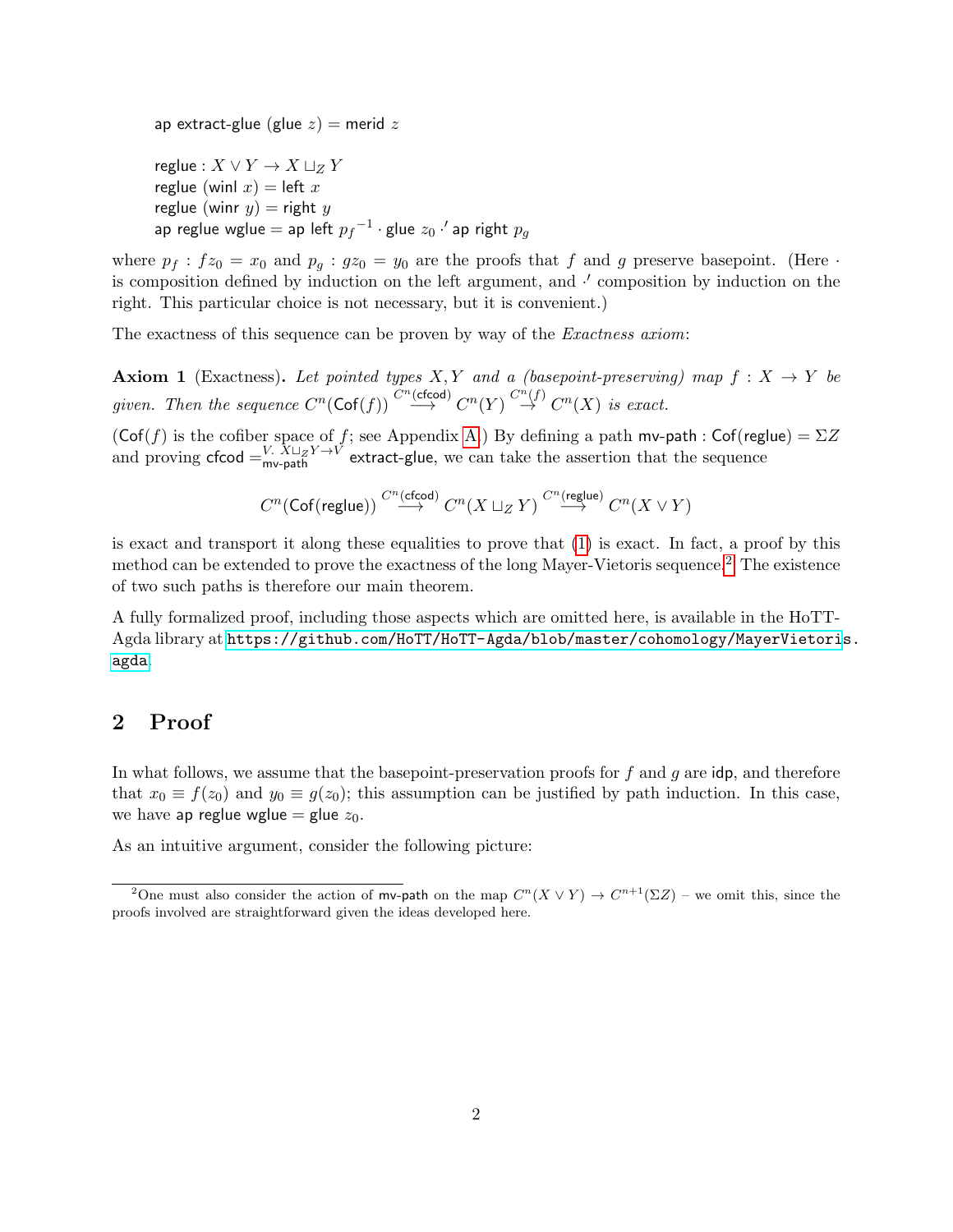

Figure 1: Image of reglue in  $X \sqcup_Z Y$ 

We view the pushout  $X \sqcup_Z Y$  as consisting of X and Y with glue connecting  $f[Z]$  to  $g[Z]$ . The image of  $X \vee Y$  by reglue in this space is shaded gray; it consists of X, Y, and a single path (the image of wglue) connecting  $x_0$  to  $y_0$ . To obtain the cofiber space, Cof(reglue), we in essence contract the shaded subset to a point. Equivalently, we could merely contract  $X$  and  $Y$  to points, leaving the image of wglue (which is already equivalent to a point) intact. This leaves us with two endpoints and a family of paths indexed by Z between them, which is precisely the structure of ΣZ.

We prove the theorem by an equivalence  $\textsf{Cof}(\text{reglue}) \simeq \Sigma Z$ , following the high-level description above.

#### Equivalence Maps

First, we define a function into : Cof(reglue)  $\rightarrow \Sigma Z$  by recursion on the cofiber type. The point cases are simple:

into : Cof(reglue)  $\rightarrow \Sigma Z$  $into cfbase = north$ into (cfcod  $u$ ) = extract-glue  $u$ 

We now need a proof into-glue :  $\Pi w:X\vee Y$ . north = extract-glue (reglue w), showing that extract-glue maps any point in the image of reglue to north. For this we go by induction on  $\Sigma Z$ . For the point cases, we can define

into-glue :  $\Pi w:X \vee Y$ . north = extract-glue (reglue w) into-glue (winl  $x$ ) = idp into-glue (winr  $y$ ) = merid  $z_0$ 

For the coherence, we need a dependent path of type

 $\mathsf{idp} = \substack{w.\mathsf{north} = \mathsf{extract}\text{-}\mathsf{glue} \; (\mathsf{reglue}\;w) }$  merid  $z_0$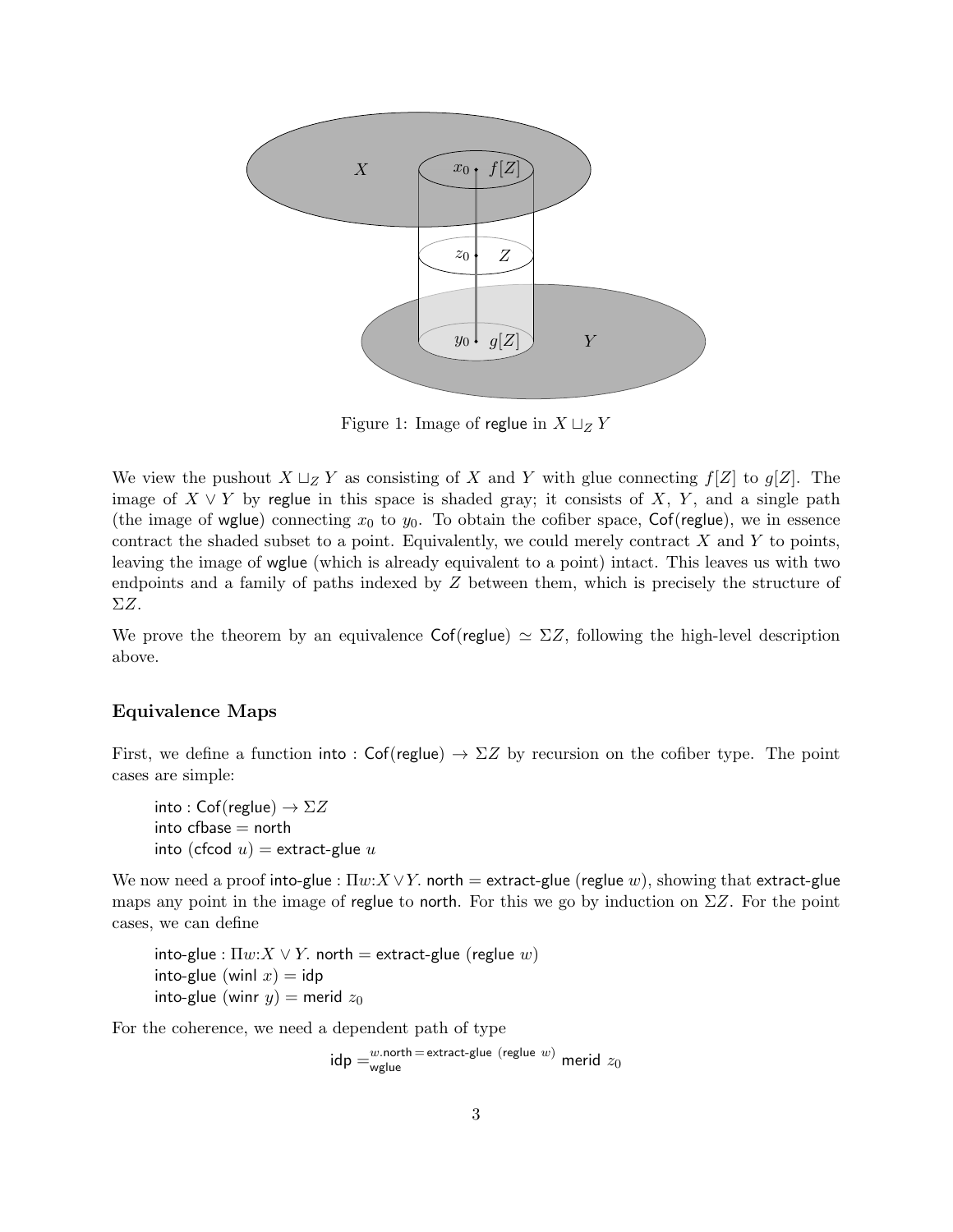

This is equivalent to proving the following square (for an overview of squares, see Appendix [B\)](#page-11-0):

We observe that ap  $(\lambda \rightarrow \text{north})$  wglue = idp and

ap (extract-glue o reglue) wglue = ap extract-glue (ap reglue wglue)  
= ap extract-glue (glue 
$$
z_0
$$
)  
= merid  $z_0$ 

Applying these equalities, we are left to prove the square



Since connection : Square idp idp  $q \, q$  is provable for any path  $q$ , we are done.

This completes our definition of the function into. We now define its inverse out :  $\Sigma Z \rightarrow \mathsf{Cof}(\mathsf{reglue})$ . Ideally, ap out (merid z) should reduce to something like ap cfcod (glue z). But while ap cfcod (glue z) has type cfcod (left  $(fz)$ ) = cfcod (right  $(gz)$ ), the endpoints of ap out (merid z) are out north and out south and must be independent of  $z$ . We can correct for this using the paths

\n
$$
\text{cfglue (winl } (fz)) : \text{cfbase} = \text{cfcod } (\text{reglue } (\text{winl } (fz))) \equiv \text{cfcod } (\text{left } (fz))
$$
\n

\n\n $\text{cfglue } (\text{winr } (gz)) : \text{cfbase} = \text{cfcod } (\text{reglue } (\text{winr } (gz))) \equiv \text{cfcod } (\text{right}(gz))$ \n

Thus we define the point cases of out as

```
out : \Sigma Z \rightarrow Cof(reglue)
out north = cfbase
out south = cfbase
```
We now need paths out-glue :  $Z \rightarrow$  cfbase = cfbase; the above argument suggests we use

out-glue  $z = \text{cfglue}(\text{wind}(fz)) \cdot \text{ap cfcod (glue } z) \cdot \text{cfglue}(\text{winr}(gz))^{-1}$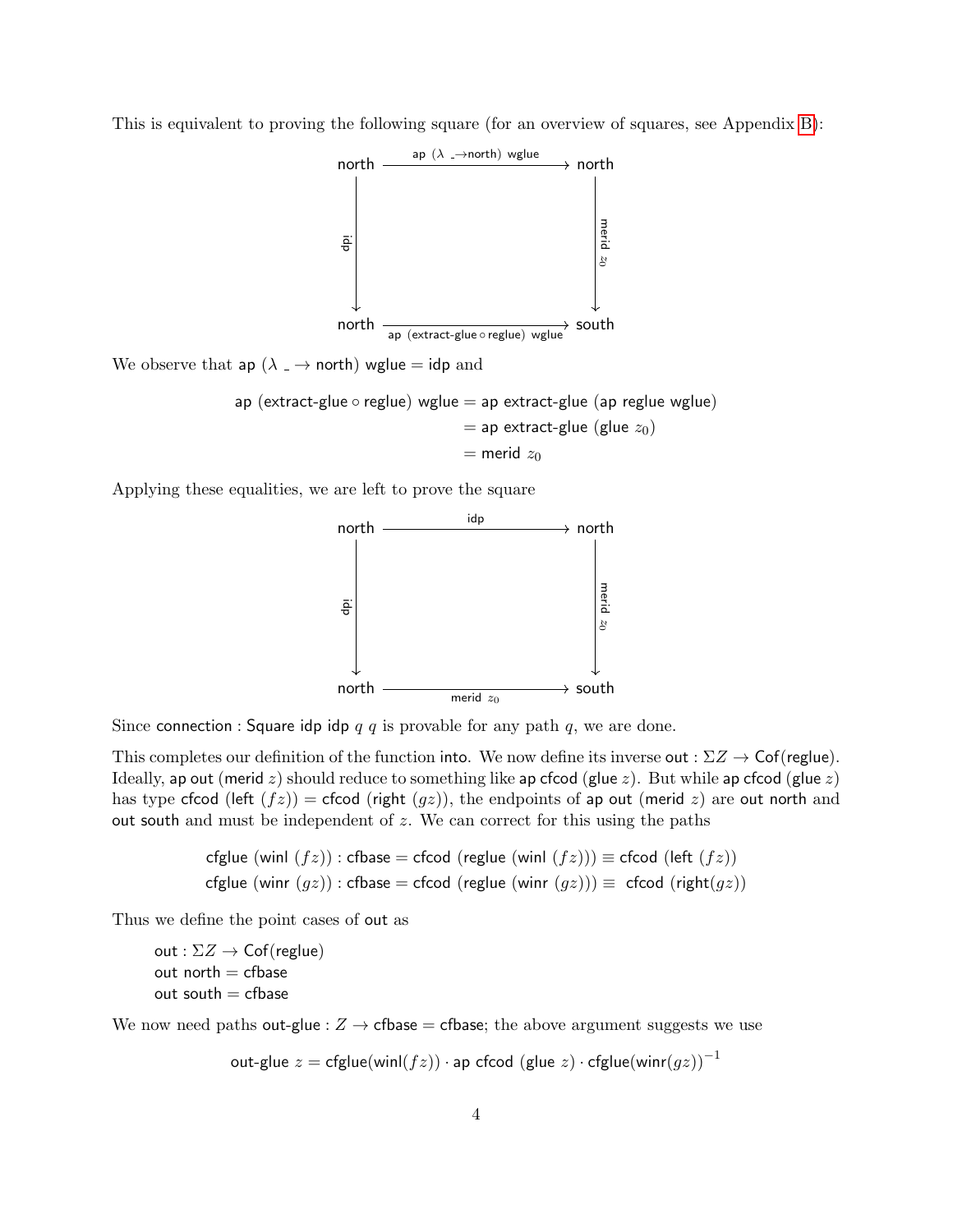We will instead use another, propositionally equal path which is more convenient for our use: we define out-glue  $z$  by filling the following box, obtaining out-square  $z$  in the process:



This completes our definition of the equivalence maps. We now show these maps are mutually inverse.

#### Right Inverse

We first show out is a right inverse, that is, that into (out  $\sigma$ ) =  $\sigma$  for every  $\sigma : \Sigma Z$ ; this is the simpler of the two proofs.

The proof is by suspension induction. At the endpoints we define:

into-out :  $\Pi \sigma$ : $\Sigma Z$ . into (out  $\sigma$ ) =  $\sigma$  $into$ -out north  $=$   $idp$ into-out south = merid  $z_0$ 

For the coherence, we need for every  $z:Z$  a dependent path

idp = 
$$
\frac{\sigma \text{.into}}{\text{merid } z}
$$

or equivalently, a square



Note that ap (into  $\circ$  out) (merid  $z$ ) = ap into (ap out (merid  $z$ )) = ap into (out-glue  $z$ ). By applying into to out-square (an operation analagous to ap into), we can obtain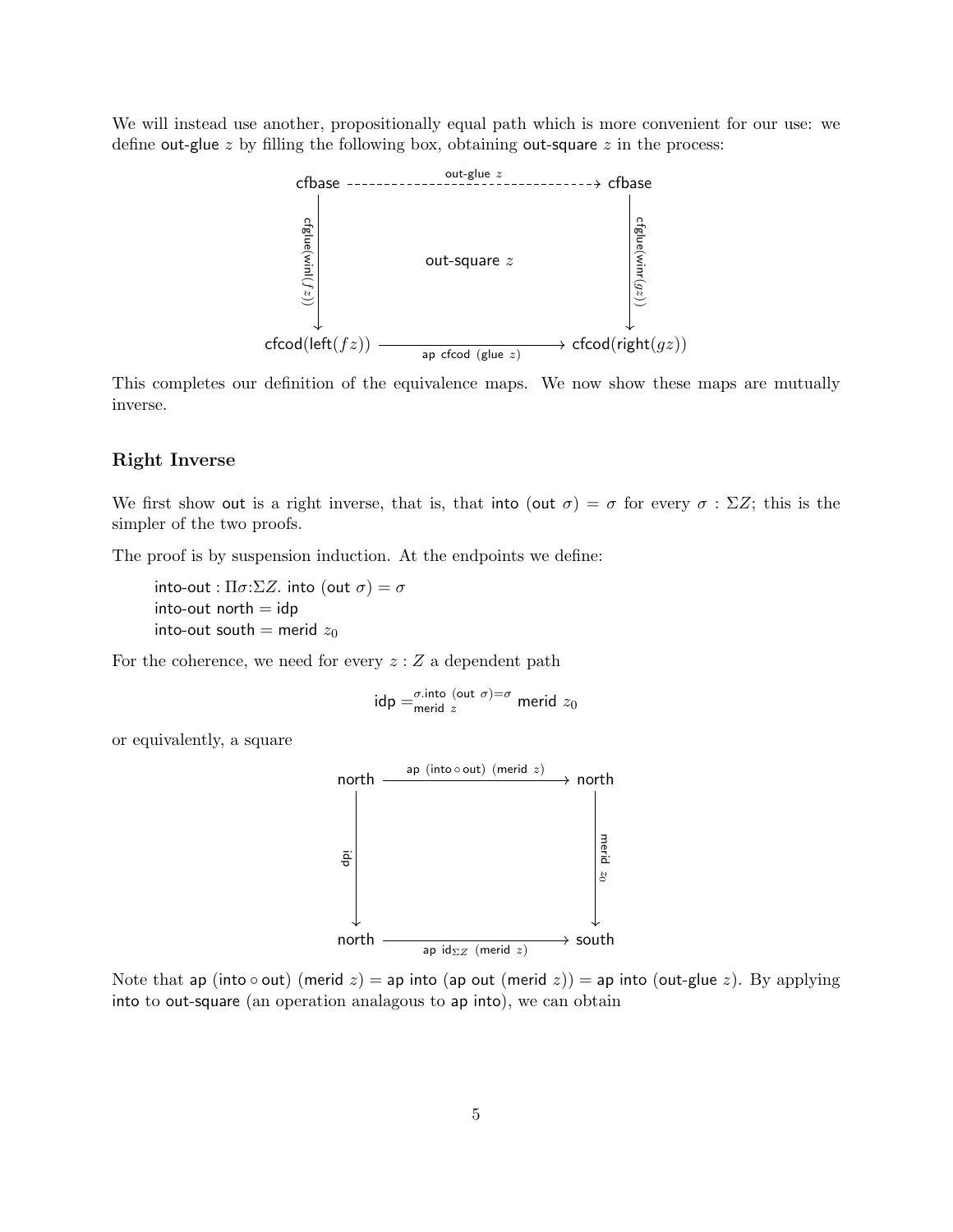

By definition of into, we know ap into  $(cfdue(winl(fz))) = idp$  and ap into  $(cfdue(winr(gz))) =$ merid  $z_0$ . Finally, ap into (ap cfcod (glue z)) = ap (into⊙cfcod) (glue z))  $\equiv$  ap extract-glue (glue z) = merid  $z =$  ap id<sub> $\Sigma Z$ </sub> (merid z). Thus we can construct the square we need from ap-square into (out-square z).

#### Left Inverse

We now show that out is a left inverse. We have out (into cfbase)  $\equiv$  out north  $\equiv$  cfbase definitionally. For the codomain, we go by induction on  $X \sqcup_Z Y$ . We can prove the point cases as follows:

out-into-cod :  $\Pi \gamma: X \sqcup_Z Y$ . out (into (cfcod  $\gamma$ )) = cfcod  $\gamma$ out-into-cod (left  $x$ ) = cfglue (winl  $x$ ) out-into-cod (right  $y$ ) = cfglue (winr  $y$ )

To complete this definition, we need for every  $z:Z$  a dependent path

$$
\mathsf{cfglue}\;(\mathsf{winl}\;(fz)) = \mathsf{glue}\;z^{\mathsf{(into}\;(\mathsf{cfcod}\;\gamma)) = \mathsf{cfcod}\;\gamma}\;\mathsf{cfglue}\;(\mathsf{winr}\;(gz))
$$

. We prove this via a square



which we can build starting from out-square  $z$ , since

ap (out ∘ into ∘ cfcod) (glue z) = ap out (ap extract-glue (glue z)) = ap out (merid z) = out-glue z

We have now given proofs that out is a left inverse in the cfbase and cfcod cases. To finish the induction, we need to give for every  $w: X \vee Y$  a dependent path

$$
idp = \frac{\kappa \cdot out(int \sigma \kappa) = \kappa}{cfglue w}
$$
 out-into-cod (reglue w)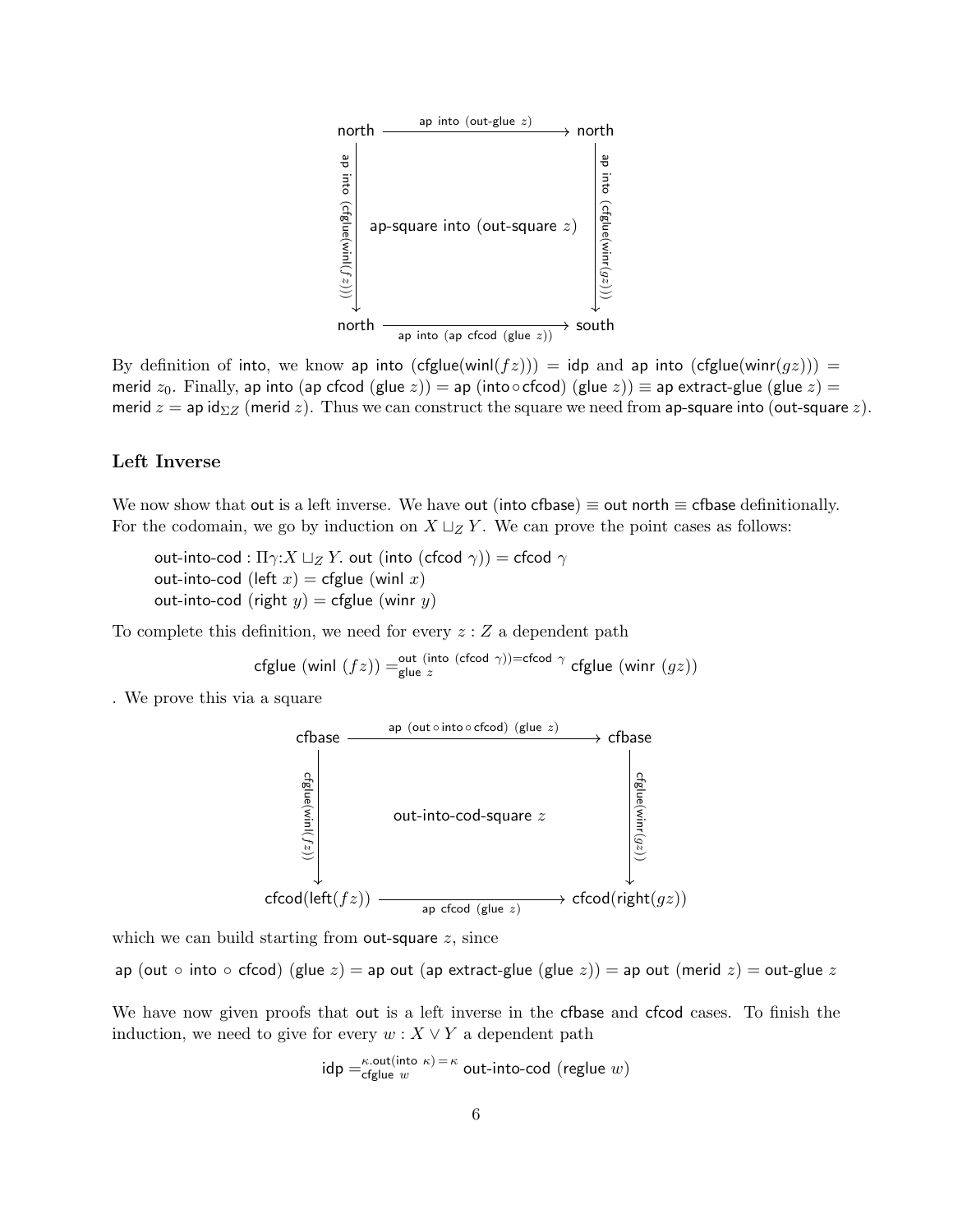which we will do by giving a square



The top path is equal to ap out (into-glue w), and the bottom path to cfglue w. From here we go by induction on  $w : X \vee Y$ . In the case  $w \equiv$  winl x, the square simplifies to



which we can prove with connection. In the case  $w \equiv$  winr y, the square simplifies to

 $\mathsf{cfbase} \overset{\mathsf{ap} \; \mathsf{out} \; (\mathsf{merid} \; z_0)}{\longrightarrow} \mathsf{cfbase}$ cfbase  $\longrightarrow$  cfcod (right y) 흉 $\vert$  out-into-sqr  $x$ cfglue (winr  $\widehat{x}$ 

We will prove this square by concatenating two squares, one of which we leave unspecified<sup>[3](#page-6-0)</sup> for the moment:

<span id="page-6-0"></span><sup>&</sup>lt;sup>3</sup>Our proof of this square is somewhat indirect. To see why there ought to be a square with this type – equivalently, to see why ap out (merid  $z_0$ ) = idp – recall the definition of out-glue  $z_0$  as a filler. The square natural-square cfglue wglue's type (see Appendix [B\)](#page-11-0) has the same left, bottom, and right edges as out-square  $z_0$ ; since square fillers are unique, it follows that out-glue  $z_0$  is equal to the top edge in natural-square cfglue wglue's type, which is ap ( $\lambda \to$  north) wglue. Thus ap out (merid  $z_0$ ) = out-glue  $z_0$  = ap ( $\lambda \to$  north) wglue = idp.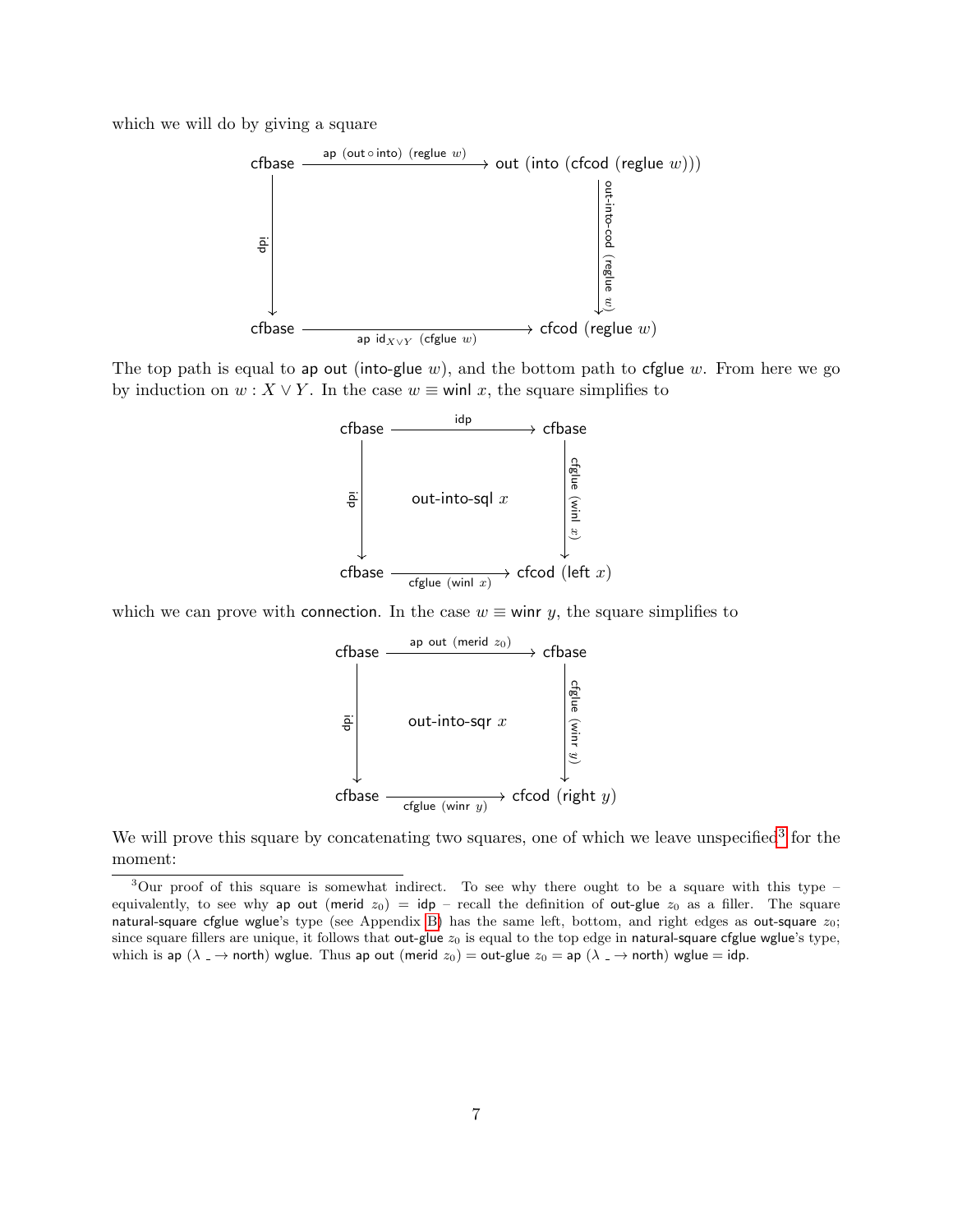

Note that the type of the missing square is independent of  $y$ . In order to determine what this square should be, we consider the coherence condition. We need to prove a dependent path

out-into-sql x<sup>0</sup> = w.Square idp (ap out (into-glue w)) (cfglue w) (out-into-cod (reglue w)) wglue out-into-sqr y<sup>0</sup>

We can prove a dependent path in a square fibration by giving a cube, in this case of the form



For our purposes, we only need to know the definitions of the left and right squares; the precise form is given in Appendix [B,](#page-11-0) but we will not need it here.

Given five faces of a cube, we can find a cube filler, a sixth face such that the six together form a cube. We are almost in a position to use this fact: we have one missing square, the ? in our definition of out-into-sqr, which we want to choose so that we can prove the cube above. However, the ? is not a face of the cube, but only a part of a face. In order to fix this, we will shift the connection piece of out-into-sqr onto the bottom face of the cube, leaving only the ? on the right. We accomplish this with the following lemma:

Lemma 1. Define the function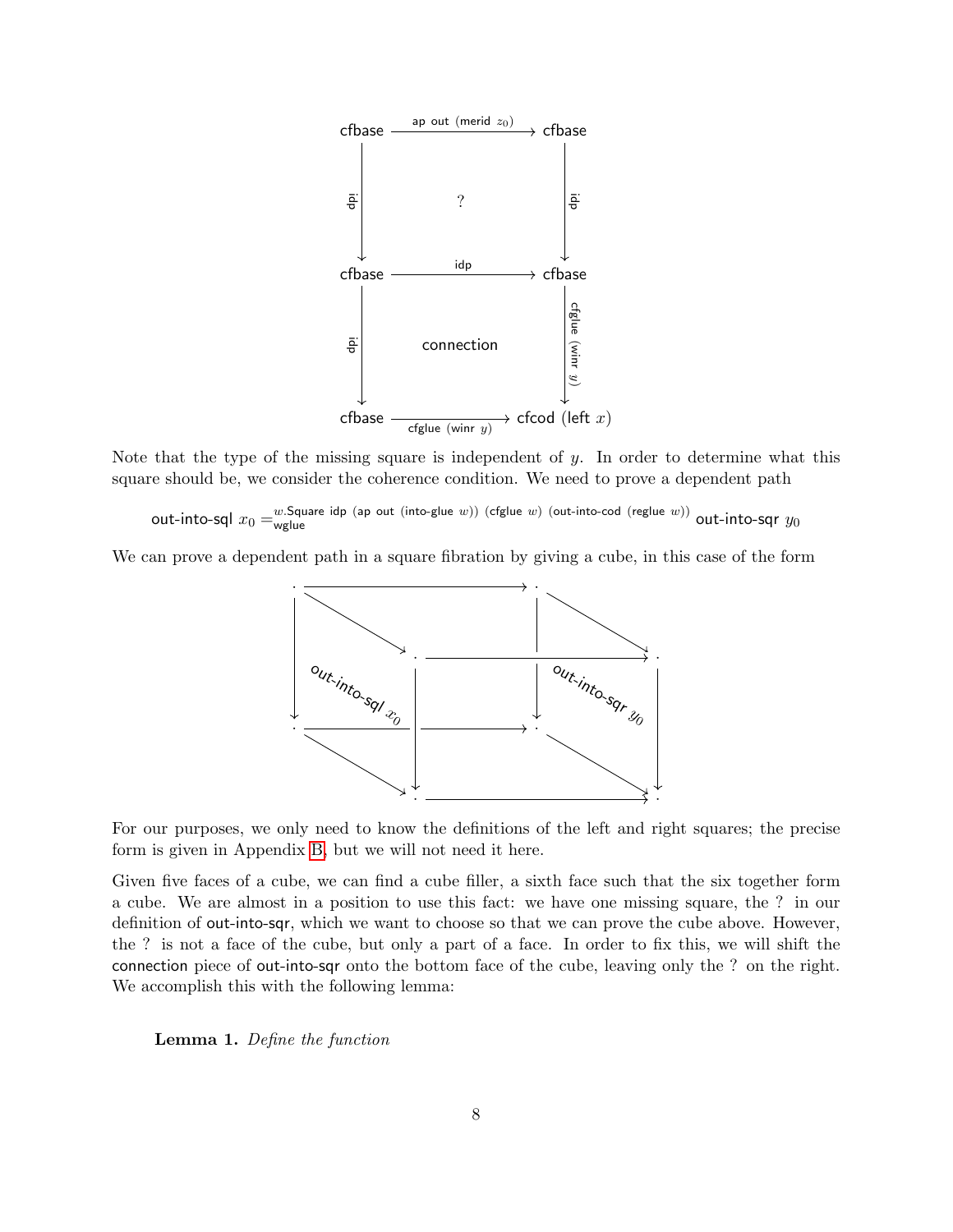push :  $\forall q \rightarrow$  Square  $p_{0-}$   $p_{-0}$   $p_{-1}$   $(p_{1-} \cdot q) \rightarrow$  Square  $p_{0-}$   $p_{-0}$   $(p_{-1} \cdot ' q^{-1})$   $p_{1-}$ push  ${p_{1-} = \text{idp}}$  idp  $sq = sq$ 

In order to construct a cube of type Cube  $sq_{-0}$   $(sq_{-1} \cdot$ <sup>v</sup> $sq'$ )  $sq_{0-}$   $sq_{-0}$   $sq_{-1}$   $sq_{1-}$ , where sq' has type Square  $q_{0-}$   $q_{-0}$   $q_{-1}$   $q_{1-}$ , it suffices to construct a cube of type Cube  $sq_{-0}$   $sq_{-1}$  (push  $q_{0-}$   $sq_{0-}$ )  $sq_{-0-}$   $(sq_{-1-}$   $\cdots$   $\cdots$   $(sym$   $sq')^{-1h}$ ) (push  $q_{0-}$   $sq_{1-}$ ).

(Here,  $\cdot$  is vertical composition of squares by induction on the first argument,  $\cdot$ <sup>th</sup> is horizontal composition by induction on the second argument,  $^{-1h}$  is horizontal inversion, and sym is the natural mapping from Square  $p$   $q$   $r$   $s$  to Square  $q$   $p$   $s$   $r$ .)

*Proof.* By square induction, we can assume  $sq' \equiv$  ids. Generalizing slightly, we will instead assume  $sq' \equiv \text{vid } q_{-0}$  (where vid p : Square idp p p idp is defined inductively by vid idp = ids). This makes it possible to do a second induction on the square  $sq_{-1}$ , the upper square on the right face. In this case we observe that:

- $q_{-0} \equiv \text{idp}$ , so  $sq'$  reduces back to ids,
- $sq_{-1}$  ·<sup>v</sup>  $sq' \equiv$  ids ·<sup>v</sup> ids  $\equiv$  ids  $\equiv sq_{-1}$ ,
- the right edges of the squares  $sq_{0-}$  and  $sq_{1-}$  (where they connect to  $sq_{-1}$ ) are idp, which means that push  $q_{0-}$  s $q_{0--} \equiv$  push idp  $sq_{0-} \equiv$  s $q_{0-}$  and likewise push  $q_{1-}$  s $q_{1-−} \equiv sq_{1-−}$ ,
- $sq_{-1}$   $\cdot$   $\cdot$   $\cdot$   $\left(\text{sym} \; sq'\right)^{-1h} \equiv sq_{-1-}$   $\cdot$   $\cdot$   $\cdot$   $\cdot$   $\text{ids} \equiv sq_{-1-}$ .

Thus, in this case both cubes have type Cube  $sq_{-0}$  sq<sub>--1</sub> sq<sub>0</sub>-- sq<sub>-0</sub>- sq<sub>-1</sub>- sq<sub>1--</sub>, so that we can trivially construct one from the other. П

Now we can construct the cube we need: to get a cube of type

Cube (out-into-sql  $x_0$ ) (out-into-sqr  $y_0$ )  $(\ldots)$   $(\ldots)$   $(\ldots)$   $(\ldots)$ 

that is, of type

```
Cube connection (?\cdot^v connection) (...) (...) (...) (...) (...)
```
we first choose ? to be the filler such that there is a cube of type

Cube connection ? (push  $m(\ldots)$ )  $(\ldots)$   $(\ldots)$ <sup>h</sup> sym connection) (push  $m(\ldots)$ )

We can then use the lemma above to convert that cube into the form we need. This completes the definition of out-into, and thus the definition of the equivalence Cof(reglue)  $\simeq \Sigma Z$ .

#### Properties of the Equivalence

The equivalence additionally shows that  $Cof$ (reglue) and  $\Sigma Z$  are equal as pointed types, since the equivalence is pointed: into sends the basepoint of Cof(reglue) (which is cfbase) to the basepoint of  $\Sigma Z$  (north) by definition.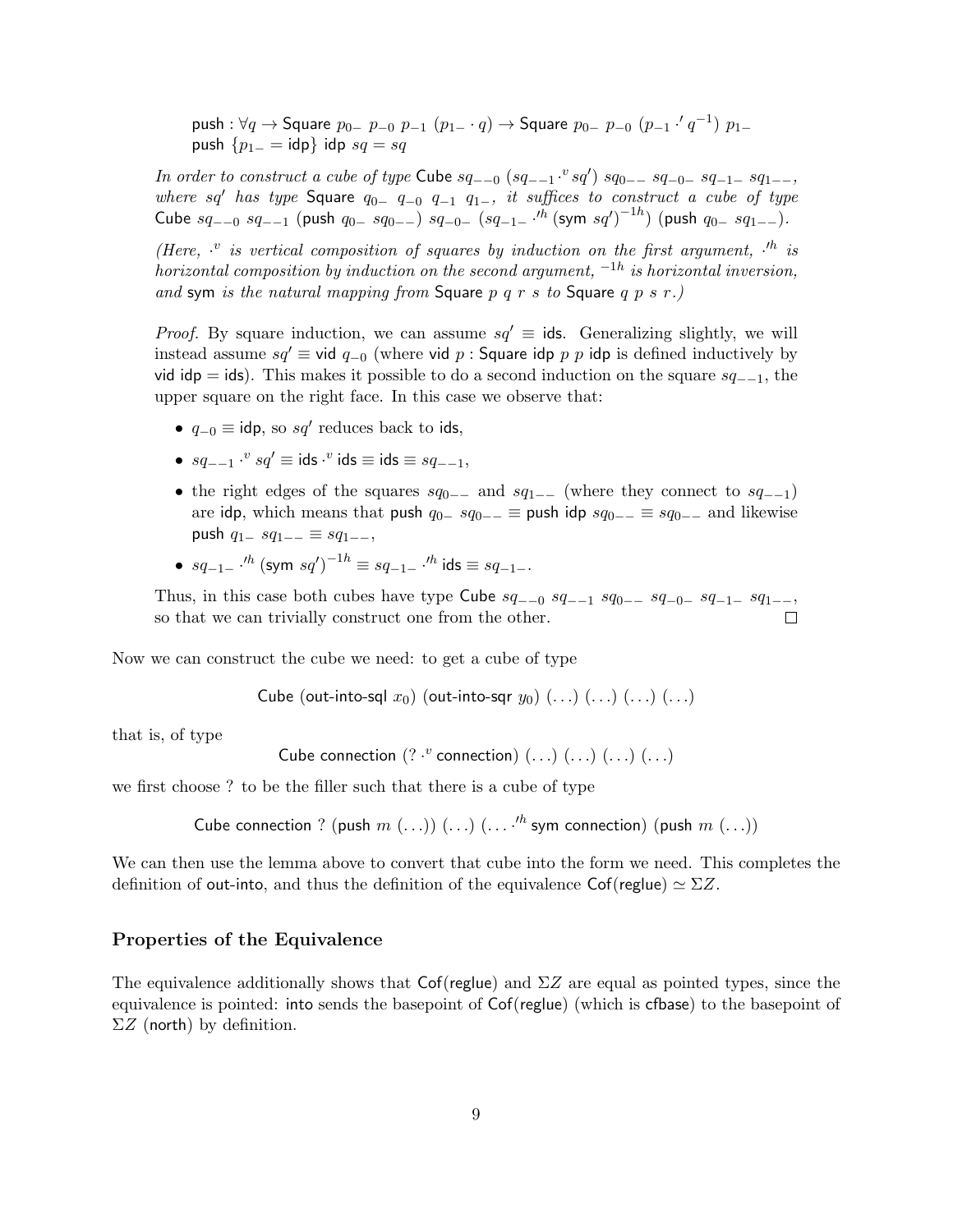As for the effect of transporting cfcod along the equivalence, one can prove that for any function  $f:A\to B$  and equivalence  $e:B\simeq C$  that  $f=_{\sf u a}^{D.A\to D}e\circ f.$  Writing mv-equiv :  $\sf{Cof}$ (reglue)  $\simeq \Sigma Z$ for the equivalence, we thus have

cfcod  $=$   $_{\mathsf{u} \mathsf{a}}^{V. X {\sqcup}_Z Y {\rightarrow} V}$  into  $\circ$  cfcod  $\equiv$  extract-glue

as desired. Furthermore, cfcod and extract-glue correspond as basepoint-preserving functions given the natural (and propositionally only) choice of basepoint-preservation proofs; we will not discuss this here, but the definitions and proofs are available in the Agda library.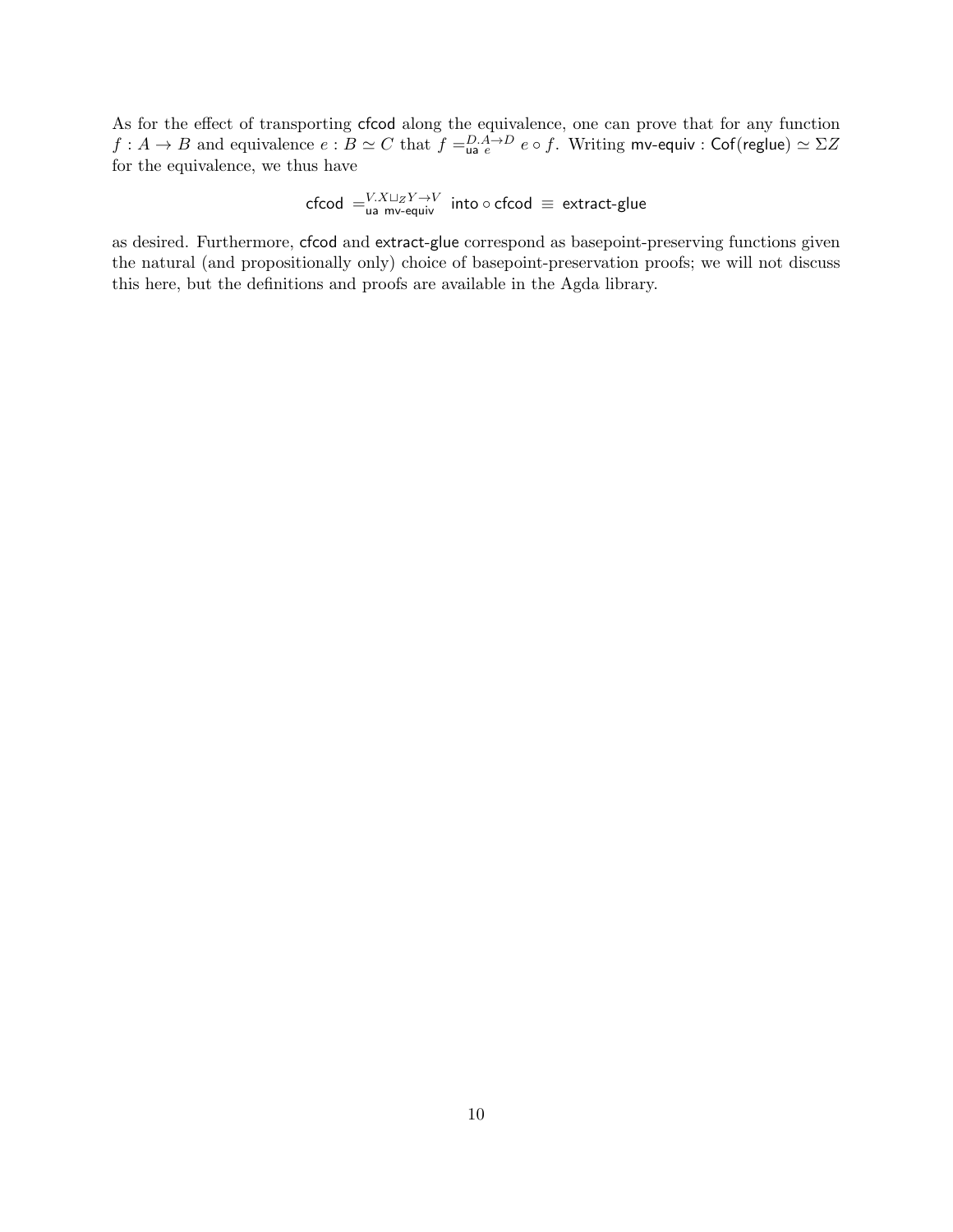# <span id="page-10-0"></span>A Types Involved

The main higher inductive type used here is the pushout of a span  $X \stackrel{f}{\leftarrow} Z \stackrel{g}{\rightarrow} Y$ , which is generated by the following constructors:

data  $X \sqcup_Z Y$  : Type where left :  $X \to X \sqcup_Z Y$ right :  $Y \to X \sqcup_Z Y$ glue :  $\Pi z$ : Z. left  $(fz)$  = right  $(gz)$ 

We assume that the computation rules for functions defined by higher induction hold definitionally for point cases and propositional for higher cases. The other higher inductive types we use are all special cases of the pushout:





(a) The pushout type.

(b) The wedge type  $X \vee Y$  is the pushout of the span  $X \leftarrow \cdot \rightarrow Y$ , with constructors written as winl :  $X \rightarrow X \vee Y$ , winr :  $Y \rightarrow X \vee Y$ , and wglue : winl  $x_0 =$  winr  $y_0$ .



(c) The suspension type  $\Sigma X$  is the pushout of the span  $\cdot \leftarrow X \rightarrow \cdot$ , with constructors north :  $\Sigma X$ , south :  $\Sigma X$ , and merid :  $X \rightarrow$  north = south.



(d) The cofiber type  $\mathsf{Cof}(f)$  of a function  $f : X \to Y$ Y is the pushout of the span  $\cdot \leftarrow X \stackrel{f}{\rightarrow} Y$ , with constructors cfbase :  $Cof(f)$ , cfcod :  $Y \to Cof(f)$ , and cfglue :  $\Pi x:X$ . cfbase = cfcod  $(fy)$ . If f is an "inclusion", the effect is to contract the image of X in Y to a point.

The basepoint of the pushout  $X \sqcup_Z Y$  of a span of pointed functions is defined to be left  $x_0$  in the Agda library, slightly arbitrarily; one could instead choose left  $(fz_0)$ , right  $(gz_0)$ , or right  $y_0$ , all of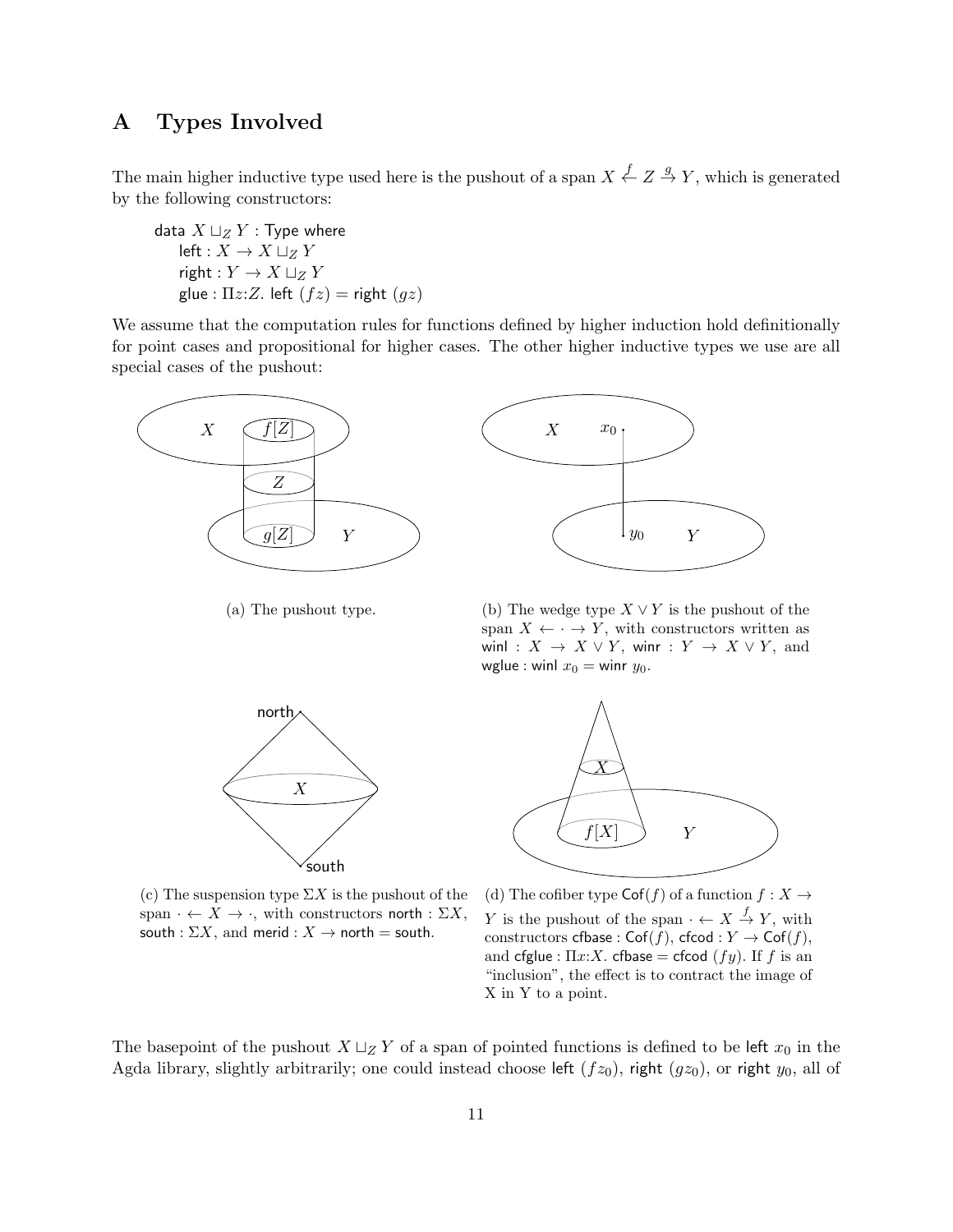which are propositionally equal.

## <span id="page-11-0"></span>B Squares and Cubes

(This presentation is adopted from Dan Licata's cubical library at [https://github.com/dlicata335](https://github.com/dlicata335/hott-agda/tree/master/lib/cubical)/ [hott-agda/tree/master/lib/cubical](https://github.com/dlicata335/hott-agda/tree/master/lib/cubical).)

A square is the two-dimsensional analogue of a path, defined by the inductive type

data Square  $\{A : \text{Type}\}\{a_{00} : A\} : \{a_{01} a_{10} a_{11} : A\}$  $\rightarrow a_{00} = a_{01} \rightarrow a_{00} = a_{10} \rightarrow a_{01} = a_{11} \rightarrow a_{01} = a_{11} \rightarrow$  Type where ids : Square idp idp idp idp

Exhibiting an element of type Square  $p_{0-}$   $p_{-0}$   $p_{-1}$  p<sub>1</sub> is equivalent to proving that  $p_{0-} \cdot p_{-1}$  =  $p_{-0} \cdot p_{1-}$ , i.e. that the following square commutes:

$$
\begin{array}{ccc}\n a_{00} & \xrightarrow{p_{-0}} & a_{10} \\
 & & \\
 & & \\
 a_{01} & \xrightarrow{p_{-1}} & a_{11}\n \end{array}
$$

One useful property expressible as a square is the naturality of homotopies: for functions  $f, g$ :  $A \rightarrow B$ , a homotopy  $p : \Pi x:A.fx = gx$ , and a path  $q : a_1 = a_2$ , we have a square

$$
f a_1 \xrightarrow{\text{ap } f q} f a_2
$$
\n
$$
p a_1 \downarrow \text{natural-square } p q \downarrow p a_2
$$
\n
$$
g a_1 \xrightarrow{\text{ap } g q} g a_2
$$

In general, dependent paths in a fibration of the form  $x.fx = gx$  are expressible as squares: the type  $u = p^{x \cdot fx = gx} v$  is equivalent to the square type

$$
f a_1 \xrightarrow{\text{ap } f p} f a_2
$$
  
\n
$$
u \downarrow \qquad \qquad v
$$
  
\n
$$
g a_1 \xrightarrow{\text{ap } g p} g a_2
$$

with natural-square  $p$   $q$  corresponding to apd  $p$   $q$  :  $pa_1 =_q^{x.fx = gx} pa_2.$ 

The three-dimensional analogue is, unsurprisingly, the cube, which is defined inductively as

data Cube  $\{A : \text{Type}\}\{a_{000} : A\} : \{a_{010} a_{100} a_{110} a_{001} a_{011} a_{101} a_{111} : A\}$  ${p_{0-0} : a_{000} = a_{010}}$  {p-00 : a<sub>000</sub> = a<sub>100</sub>} {p-10 : a<sub>010</sub> = a<sub>110</sub>} {p<sub>1-0</sub> : a<sub>100</sub> = a<sub>110</sub>}  ${p_{0-1} : a_{001} = a_{011}}$  {p\_01 : a<sub>001</sub> = a<sub>101</sub>} {p\_11 : a<sub>011</sub> = a<sub>111</sub>} {p<sub>1-1</sub> : a<sub>101</sub> = a<sub>111</sub>}  ${p_{00-} : a_{000} = a_{001}}$  {p<sub>01</sub>- : a<sub>010</sub> = a<sub>011</sub>} {p<sub>10</sub>- : a<sub>100</sub> = a<sub>101</sub>} {p<sub>11</sub>- : a<sub>110</sub> = a<sub>111</sub>}  $(sq_{-0}$ : Square  $p_{0-0}$   $p_{-00}$   $p_{-10}$   $p_{1-0}$ )  $(sq_{-1}$ : Square  $p_{0-1}$   $p_{-01}$   $p_{-11}$   $p_{1-1}$ )